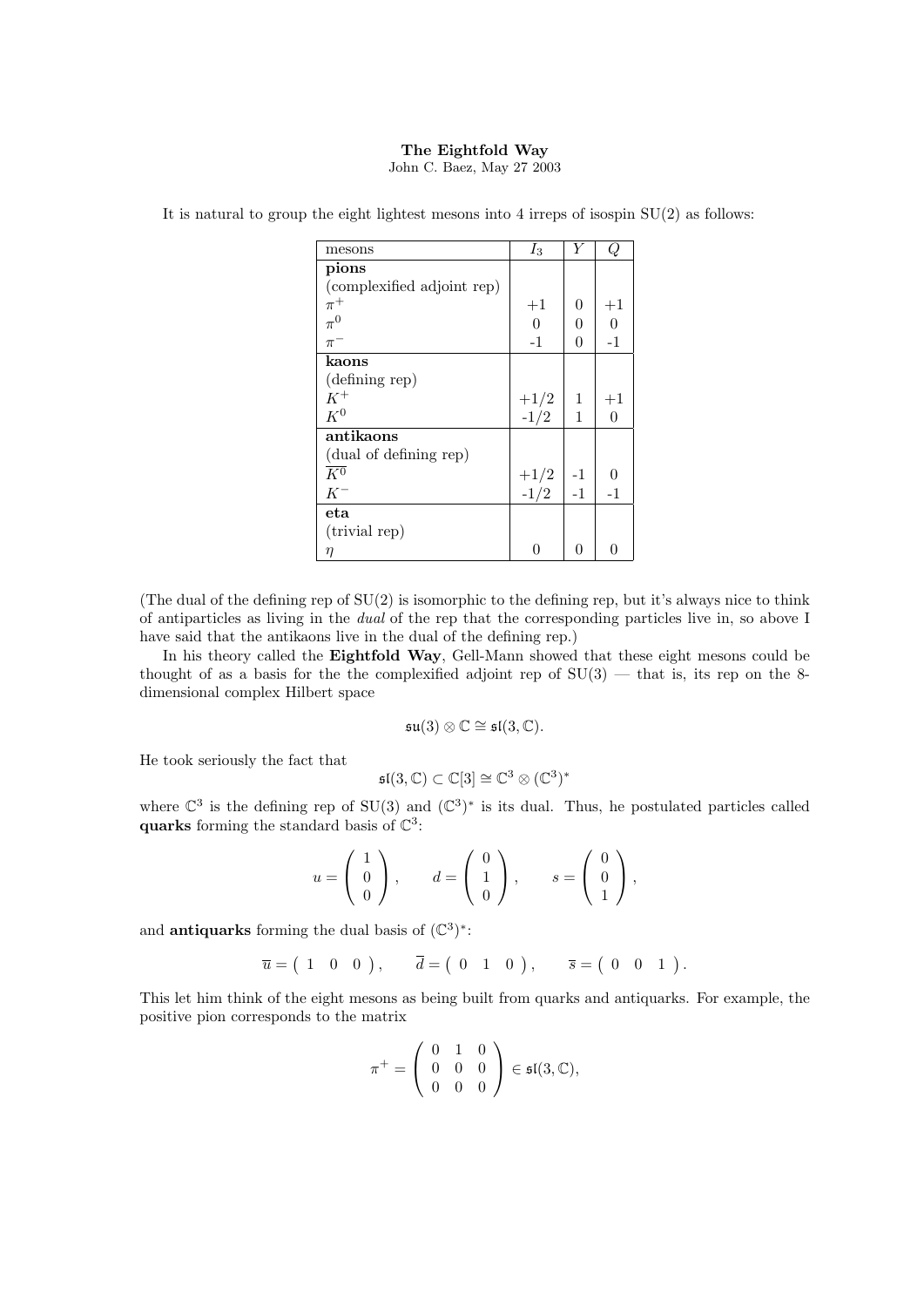but as an element of  $\mathbb{C}^3 \otimes (\mathbb{C}^3)^*$  this is just

$$
\left(\begin{array}{c}1\\0\\0\end{array}\right)\otimes\left(\begin{array}{cc}0&1&0\end{array}\right)=u\otimes\overline{d}
$$

so he said the positive pion is built from an up quark and an down antiquark! After decades of experiment, we now have lots of evidence that quarks really exist and that this is true.

## Now a little work for you....

1. Determine in a similar way how the other mesons are built from quarks and antiquarks, and fill in this chart:

$$
\pi^{+} = \begin{pmatrix} 0 & 1 & 0 \\ 0 & 0 & 0 \\ 0 & 0 & 0 \\ 0 & 0 & 0 \end{pmatrix} = u \otimes \overline{d}
$$

$$
\pi^{0} = \frac{1}{\sqrt{2}} \begin{pmatrix} 1 & 0 & 0 \\ 0 & -1 & 0 \\ 0 & 0 & 0 \\ 0 & 0 & 0 \\ 0 & 0 & 0 \end{pmatrix} =
$$

$$
K^{+} = \begin{pmatrix} 0 & 0 & 1 \\ 1 & 0 & 0 \\ 0 & 0 & 0 \\ 0 & 0 & 0 \\ 0 & 0 & 0 \\ 0 & 0 & 0 \end{pmatrix} =
$$

$$
K^{0} = \begin{pmatrix} 0 & 0 & 1 \\ 0 & 0 & 0 \\ 0 & 0 & 0 \\ 0 & 0 & 0 \\ 0 & 1 & 0 \\ 0 & 1 & 0 \\ 0 & 0 & 0 \end{pmatrix} =
$$

$$
K^{-} = \begin{pmatrix} 0 & 0 & 0 \\ 0 & 0 & 0 \\ 0 & 0 & 0 \\ 1 & 0 & 0 \\ 1 & 0 & 0 \end{pmatrix} =
$$

$$
\eta = \frac{1}{\sqrt{6}} \begin{pmatrix} -1 & 0 & 0 \\ 0 & -1 & 0 \\ 0 & 0 & 2 \end{pmatrix} =
$$

2. In the Eightfold Way, whenever we have particles living in some rep  $\rho$  of  $SU(3)$ , the third component of weak isospin corresponds to the operator

$$
I_3 = d\rho \left( \begin{array}{ccc} 1/2 & 0 & 0 \\ 0 & -1/2 & 0 \\ 0 & 0 & 0 \end{array} \right)
$$

while hypercharge corresponds to the operator

$$
Y = d\rho \begin{pmatrix} 1/3 & 0 & 0 \\ 0 & 1/3 & 0 \\ 0 & 0 & -2/3 \end{pmatrix}.
$$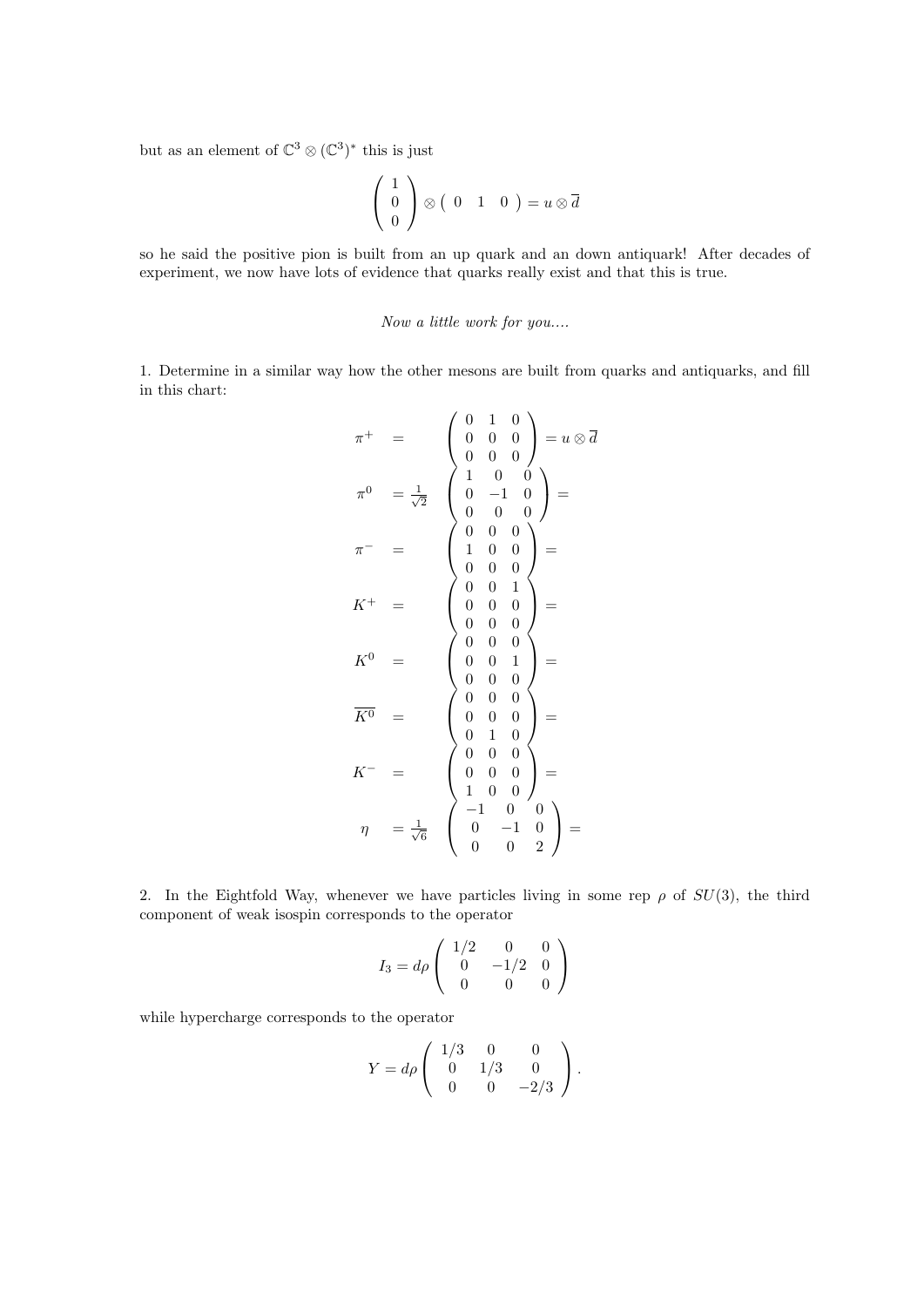As usual, electric charge corresponds to the operator

$$
Q = I_3 + \frac{Y}{2}.
$$

By calculating how the above operators act on the standard basis of the defining rep, fill out the following table of eigenvalues:

| quarks                      | 3 |  |
|-----------------------------|---|--|
| $\boldsymbol{u}$            |   |  |
| "                           |   |  |
| $\mathcal{S}_{\mathcal{S}}$ |   |  |

3. Figure out the same information for the antiquarks:

| antiquarks | / २ |  |
|------------|-----|--|
| π          |     |  |
|            |     |  |
| Q          |     |  |

Hint: Unlike for SU(2), the defining representation of SU(3) is not isomorphic to its dual. So, you should go back to the formula for the dual of a Lie algebra rep. If we have a rep of some Lie group

$$
\rho: G \to \text{End}(V)
$$

then the dual rep

is defined by

$$
(\rho^*(g)f)(v) = f(\rho(g^{-1})v)
$$

for all  $g \in G$ ,  $f \in V^*$  and  $v \in V$ . Differentiating all this, we get a Lie algebra rep

$$
d\rho\!:\mathfrak{g}\rightarrow\mathrm{End}(V)
$$

 $d\rho^*$ :  $\mathfrak{g} \to \text{End}(V^*)$ 

whose dual rep

is given by

$$
(d\rho^*(x)f)(v) = -f(d\rho(x)v)
$$

for all  $x \in \mathfrak{g}$ ,  $f \in V^*$  and  $v \in V$ . Taking  $\rho$  to be the defining rep of SU(3) on  $\mathbb{C}^3$ , you can use this last formula to work out what  $I_3, Y$  and  $Q$  do to antiquarks, which form a basis of the dual space  $(\mathbb{C}^3)^*$ . The final answer should be intuitively obvious, but it's good to see how it comes out of the math!

4. By filling out the following chart, check that you can compute  $I_3$ , Y or Q for any meson simply by adding these quantities for the quarks and antiquarks it is built from. For example, the  $\pi^+$  is built from a u and a  $\overline{d}$ . The u has  $I_3 = \frac{1}{2}$  and the  $\overline{d}$  also has  $I_3 = \frac{1}{2}$ ; adding these we get  $I_3 = 1$  for the  $\pi^+$ .

$$
\rho^*\colon G\to \mathrm{End}(V^*)
$$